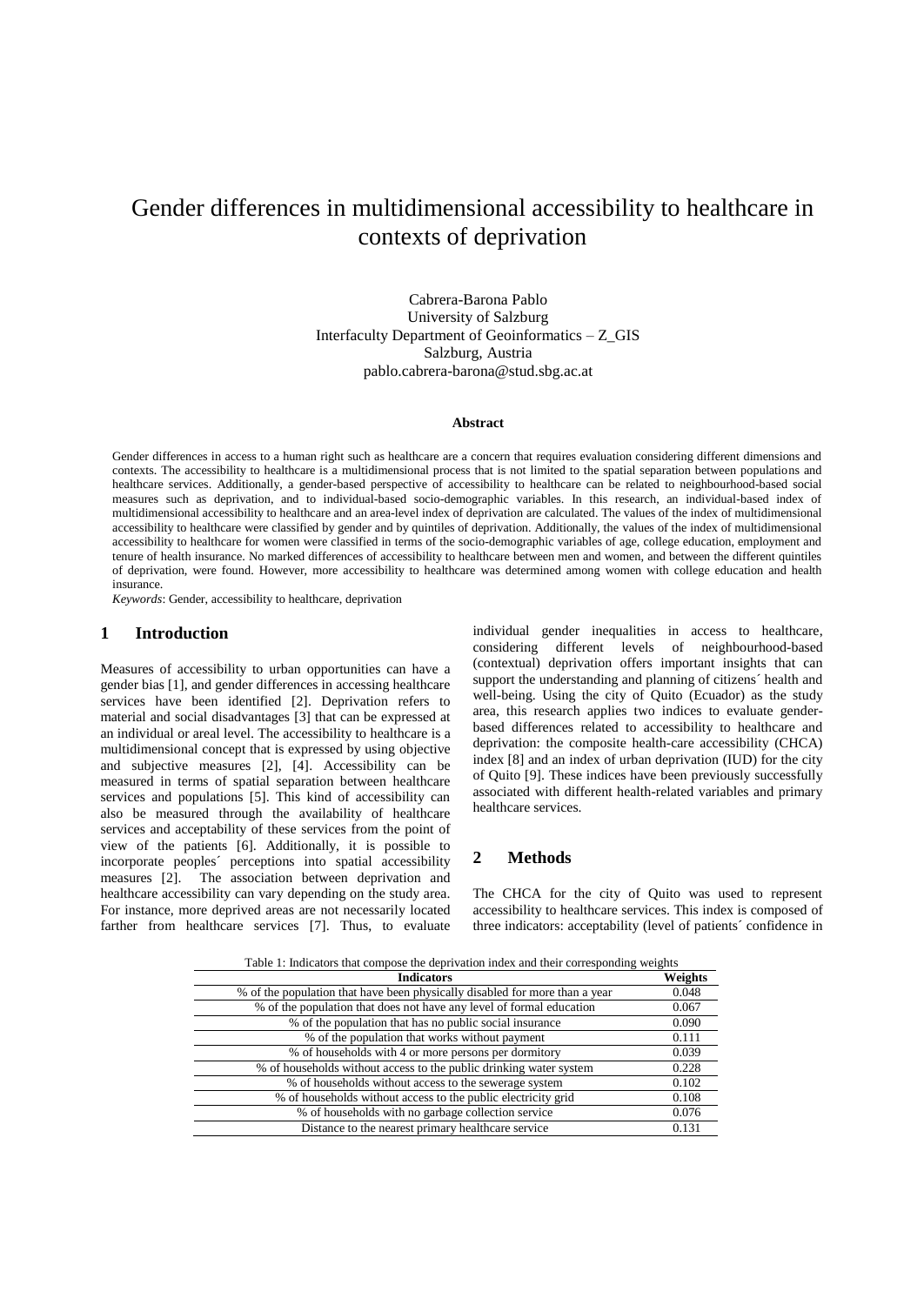the healthcare service), availability (waiting time -in hours- to receive the healthcare) and spatial accessibility. This latter indicator is composed of perceived travel times (commuting times -in hours- from households to healthcare services), a coefficient of travel-friction, and the number of accessible healthcare services in a given place. These indicators were extracted by conducting a survey in the study area. This survey used pseudo-random door-to door interviews in households where people were willing to participate. The present study utilizes 472 interviewees´ responses. A detailed explanation of the survey and how the CHCA is calculated can be read in Cabrera-Barona et al. 2016 [8]. In this study, the CHCA values were normalized, with values closer to one indicating higher accessibility to healthcare. The IUD is composed of several indicators (Table 1) that represent social and material disadvantages and that are suitable to explain health issues [10]. The indicators that compose the IUD are weighted by applying the analytical hierarchical process (AHP). The methodology of the AHP -including its application to a deprivation index- is outlined in several studies [11]–[14]. A detailed explanation of how the IUD is calculated can be read in Cabrera-Barona et al. 2017 [9]. Table 1 depicts the indicators and their corresponding AHPbased weights. The IUD was calculated for each census block within the study area (4037 census blocks) by applying linear aggregations of the weighted normalized indicators. These census blocks are considered the neighborhoods or contexts where the individuals experiencing multidimensional accessibility to healthcare -represented by the CHCA indexare located. The IUD values were normalized, where values closer to one mean higher deprivation. These values were also divided into quintiles. Then, the averages of the CHCA index were divided into male and female individuals, and classified depending on the quintile of deprivation they correspond to. Finally, the average values of the CHCA index for women were divided into the categories of age, college education, employment and tenure of health insurance.

#### **3 Results**

Table 2 shows the average values of the CHCA index classified by gender and contexts of deprivation. Most male and female individuals are located in deprivation areas belonging to quintile 2. There are similar averages of multidimensional accessibility to healthcare for women and men (and low standard deviations) between the different quintiles of deprivation. Only the subjects located in areas of quintile 2 of deprivation have slightly more accessibility than the subjects located in other areas with different deprivation quintiles. In general, women and men in different contexts of deprivation have fairly even access to healthcare services in the given study area. Table 3 shows the averages of women´s accessibility to healthcare divided into the categories of age, college education, employment and tenure of health insurance. No marked differences of CHCA index averages were found in these classifications. However, in the case of college education and insurance, the differences are more indicative, showing that women with college education and health insurance experienced higher accessibility to healthcare.

### **4 Discussion**

The CHCA index is a multidimensional measure that represents the complexity of assessing access to healthcare. This kind of accessibility measure is complex in that it takes into consideration that individuals may have several healthcare options to choose from, and that there are neighbours that potentially may select these options. The CHCA index also incorporates the perceived travel time that the individuals experienced to arrive at the healthcare service. The perceptions of accessibility are important considerations to better understand patients´ perspectives and feelings regarding the access to healthcare [2], [4]. Notwithstanding these enhancements to measure accessibility, an inherent "gender bias" can exist in accessibility, and this bias is not analysed in the majority of cases. In this study, contrary to the expectations of finding a gender bias in accessibility to

|                    | Women |           |      | Men |             |      |
|--------------------|-------|-----------|------|-----|-------------|------|
| Deprivation        |       | CHCA mean | sd   |     | <b>CHCA</b> | sa   |
|                    |       |           |      |     | mean        |      |
| Least deprived - 1 |       | 0.36      | 0.17 | 38  | 0.36        | 0.14 |
|                    |       | 0.50      | 0.24 | 69  | 0.43        | 0.20 |
|                    |       | 0.34      | 0.14 | 49  | 0.34        | 0.15 |
|                    |       | 0.32      | 0.13 | 32  | 0.34        | 0.12 |
| Most deprived - 5  |       | 0.33      | 0.12 | 27  | 0.33        | 0.12 |

Table 2: Gender differences in accessibility to healthcare related to different contexts of deprivation

Table 3: Differences of women´s access to healthcare classified by age, college education, employment and insurance tenure

| Age                      | $\overline{N}$ | CHCA mean | sd   |
|--------------------------|----------------|-----------|------|
| < 18                     | 18             | 0.42      | 0.23 |
| 18-39                    | 130            | 0.39      | 0.20 |
| $40 - 60$                | 81             | 0.37      | 0.18 |
| >60                      | 28             | 0.40      | 0.19 |
| <b>College education</b> |                |           |      |
| No                       | 179            | 0.36      | 0.19 |
| Yes                      | 78             | 0.44      | 0.19 |
| <b>Employment</b>        |                |           |      |
| No                       | 92             | 0.40      | 0.21 |
| Yes                      | 165            | 0.38      | 0.18 |
| <b>Health insurance</b>  |                |           |      |
| No                       | 145            | 0.36      | 0.18 |
| Yes                      | 112            | 0.43      | 0.20 |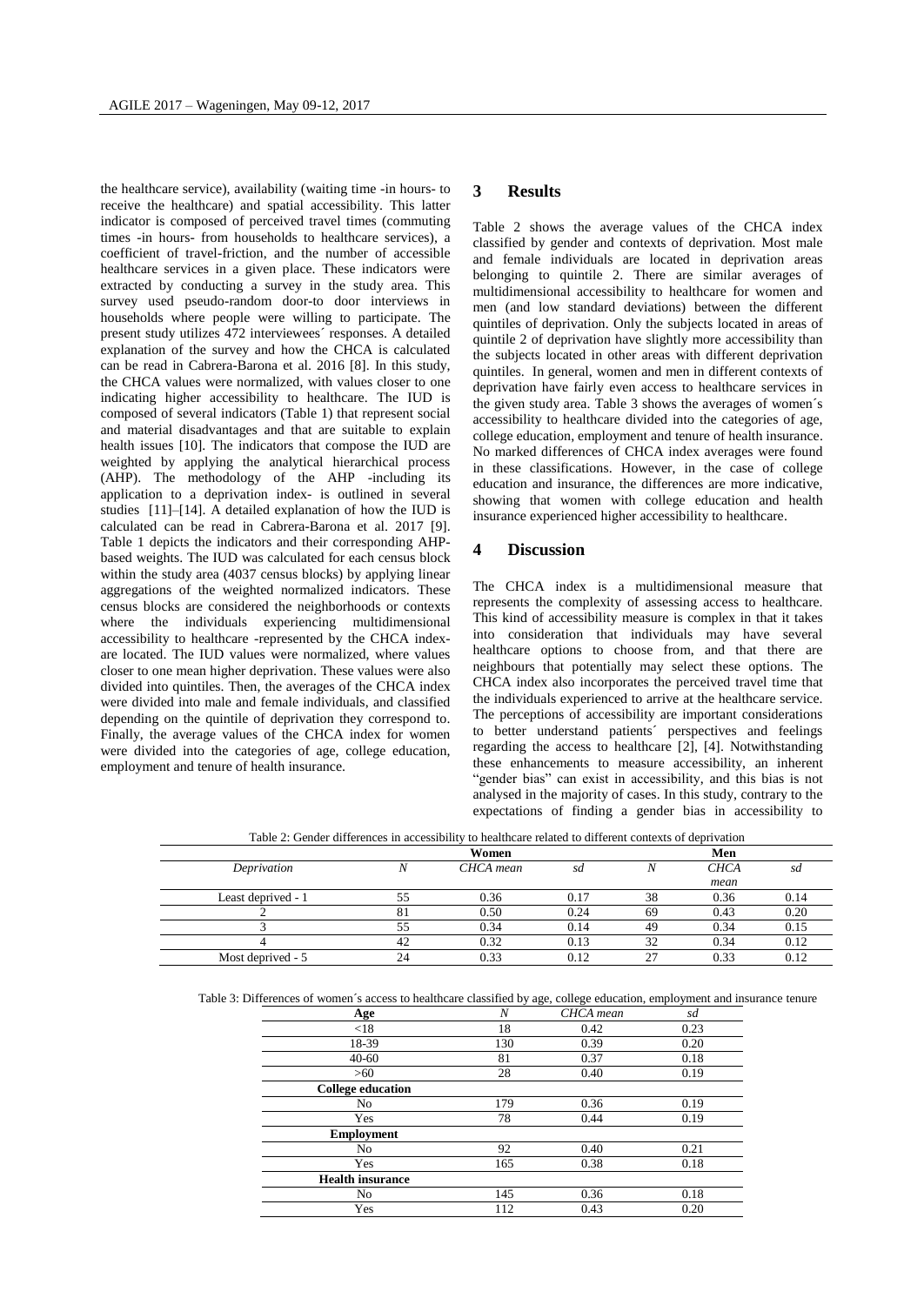healthcare, differences in accessibility to healthcare of men and women between deprivation quintiles were not meaningful. Notwithstanding, areas with higher deprivation tend to have more health-related difficulties [15], [16]. From the point of view of healthcare, the Inverse Care Law suggests that more vulnerable -or deprived- people may have less access to adequate healthcare. However, despite this assumption, there is evidence that people living in more deprived areas can be located closer to healthcare services [7]. The findings of the present study are consistent with this evidence. Pearce et al. 2007 [17] also found that more deprived neighbourhoods have better access to community resources such as health facilities. Pearson et al. 2013 [18] reported that deprived neighbourhoods can also be neighbourhoods with high resilience, and this resilience is related to the dense population in urban areas. The study area of Quito also exhibits these characteristics. For instance, less affluent neighbourhoods located in the south of the city are places that have appropriate access to community resources such as groceries, educational services and health services. Additionally, these neighbourhoods are densely populated. In Quito, women and men living in areas with the highest deprivation (quintile 5) experience similar multidimensional accessibility to healthcare (CHCA index) to women and men living in the less deprived areas (quintile 1). The areas with the quintile 2 of deprivation are those with the majority of interviewed people and with the maximum averages of the CHCA index. It is interesting to remark that, in this quintile, the average of the CHCA index for women is slightly higher than the average for men. However, the landscape of gender inequality in healthcare accessibility related to deprivation is not marked in the study area. Inequality in healthcare accessibility is presented within the women study group, considering differences of college education and health insurance. This situation demonstrates how individuals with better living conditions, such as having health insurance, can have better access to healthcare. These findings are also consistent with the study of Cabrera-Barona et al. 2016 [8], which reported the importance of education and health insurance as predictors of the CHCA index. They found that the variable of having health insurance was the most significant factor related to a better multidimensional accessibility to healthcare. These individual differences in the women study group show how individual resilience ensures better heath opportunities. Resilient individuals may experience good access to healthcare independently of the level of deprivation of the neighbourhoods they live in. On the other hand, vulnerable individuals (i.e. individuals with socioeconomic disadvantages) can be affected by deprived neighbourhoods [19].

Future research related to this study can use different indicators to define the IUD. For instance, the accessibility domain of the IUD can be modified to include different kinds of healthcare services. Additionally, it might be useful to contrast the obtained results with results obtained by using simple measures of accessibility, such as Euclidean distances or travel distances. Finally, future research can apply statistical tests to find whether there are significant differences of multidimensional accessibility between groups of women and men independently of the context of deprivation.

# **5 Conclusion**

No marked gender differences of multidimensional accessibility to healthcare were found in the context of deprivation. More accessibility to healthcare was determined among women with college education and health insurance. These results suggest that having education and health insurance support a better accessibility to healthcare. Inequality related to health can have gender and contextual (deprivation) implications; however, individual resilience is a very important condition influencing health issues such as accessibility to healthcare.

#### **References**

- [1] M.-P. Kwan, "Gender and Individual Access to Urban Oppotunities: A Study Using Space-Time Measures," *Prof. Geogr.*, vol. 51, no. 2, pp. 210–227, 1999.
- [2] T. L. Hawthorne and M.-P. Kwan, "Using GIS and perceived distance to understand the unequal geographies of healthcare in lower-income urban neighbourhoods," *Geogr. J.*, vol. 178, no. 1, pp. 18– 30, 2012.
- [3] P. Townsend, "Deprivation," *J. Soc. Policy*, vol. 16, no. 2, pp. 125–146, 1987.
- [4] A. J. Comber, C. Brunsdon, and R. Radburn, "A spatial analysis of variations in health access: linking geography, socio-economic status and access perceptions," *Int. J. Health Geogr.*, vol. 10, no. 44, pp. 1–11, 2011.
- [5] P. L. Delamater, "Spatial accessibility in suboptimally configured health care systems: A modified two-step floating catchment area (M2SFCA) metric," *Heal. Place*, vol. 24, pp. 30–43, 2013.
- [6] R. Penchansky and J. W. Thomas, "The Concept of Access: Definition and Relationship to Consumer Satisfaction," *Med. Care*, vol. 19, no. 2, pp. 127–140, 1981.
- [7] J. Adams and M. White, "Socio-economic deprivation is associated with increased proximity to general practices in England: An ecological analysis," *J. Public Health (Bangkok).*, vol. 27, no. 1, pp. 80–81, 2005.
- [8] P. Cabrera-Barona, T. Blaschke, and S. Kienberger, "Explaining Accessibility and Satisfaction Related to Healthcare: A Mixed-Methods Approach," *Soc. Indic. Res.*, 2016.
- [9] P. Cabrera-Barona, T. Blaschke, and G. Gaona, "Deprivation, Healthcare Accessibility and Satisfaction: Geographical Context and Scale Implications," *Appl. Spat. Anal. Policy*, pp. 1–20, 2017.
- [10] P. Cabrera-Barona, C. Wei, and M. Hagenlocher, "Multiscale evaluation of an urban deprivation index: Implications for quality of life and healthcare accessibility planning," *Appl. Geogr.*, vol. 70, pp. 1– 10, May 2016.
- [11] S. Boroushaki and J. Malczewski, "Implementing an